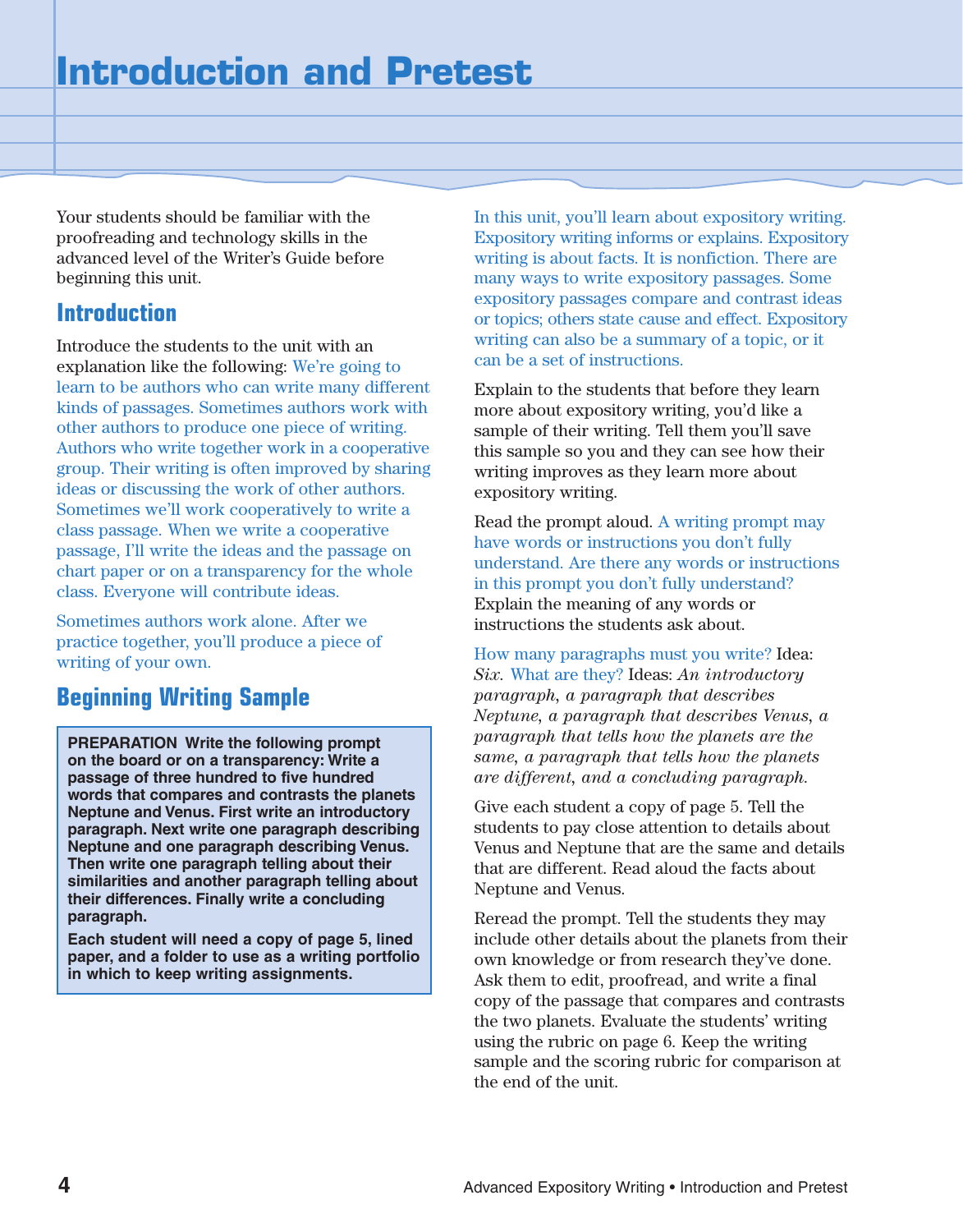# **Fact Sheet**

| <b>Facts about Neptune</b>                                                                                                                                                                                                  | <b>Facts about Venus</b>                                         |  |  |
|-----------------------------------------------------------------------------------------------------------------------------------------------------------------------------------------------------------------------------|------------------------------------------------------------------|--|--|
| • eighth planet from the sun                                                                                                                                                                                                | • second planet from the sun                                     |  |  |
| • diameter about 30,800 miles                                                                                                                                                                                               | · diameter about 7,500 miles                                     |  |  |
| • fourth-largest planet                                                                                                                                                                                                     | • sixth-largest planet                                           |  |  |
| • Length of a day on Neptune is 16.1<br>hours.                                                                                                                                                                              | • slightly smaller than Earth                                    |  |  |
| • gravity similar to Earth's                                                                                                                                                                                                | • considered Earth's sister planet                               |  |  |
| • has four rings and thirteen moons                                                                                                                                                                                         | • One day on Venus equals 243 Earth days.                        |  |  |
| • Winds are the strongest of any planet.                                                                                                                                                                                    | • gravity similar to Earth's                                     |  |  |
| • Winds blow up to twelve hundred miles<br>an hour.                                                                                                                                                                         | • has no rings, moons, or satellites                             |  |  |
|                                                                                                                                                                                                                             | • spins backward on its axis                                     |  |  |
| • radiates twice as much energy as it<br>receives from the sun                                                                                                                                                              | • can sometimes be seen by the naked eye<br>at dawn and dusk     |  |  |
| · discovered in 1846                                                                                                                                                                                                        | • brightest object in the sky except for the<br>sun and the moon |  |  |
| • first planet to be discovered by                                                                                                                                                                                          |                                                                  |  |  |
| scientific equation rather than by<br>observation                                                                                                                                                                           | • named after the Roman goddess of love<br>and beauty            |  |  |
| $\bullet$ named after the Roman god of the sea                                                                                                                                                                              | Average temperature is almost 900°F.                             |  |  |
| • Average temperature is $-409^{\circ}$ F.                                                                                                                                                                                  | • hottest planet                                                 |  |  |
| • Only one spacecraft has traveled near<br>Neptune—Voyager 2 in August 1989.<br>- discovered new satellites around<br>Neptune<br>- discovered that what were thought to<br>be arcs were complete rings with<br>bright spots | • surrounded by clouds of poisonous<br>sulfuric acid             |  |  |